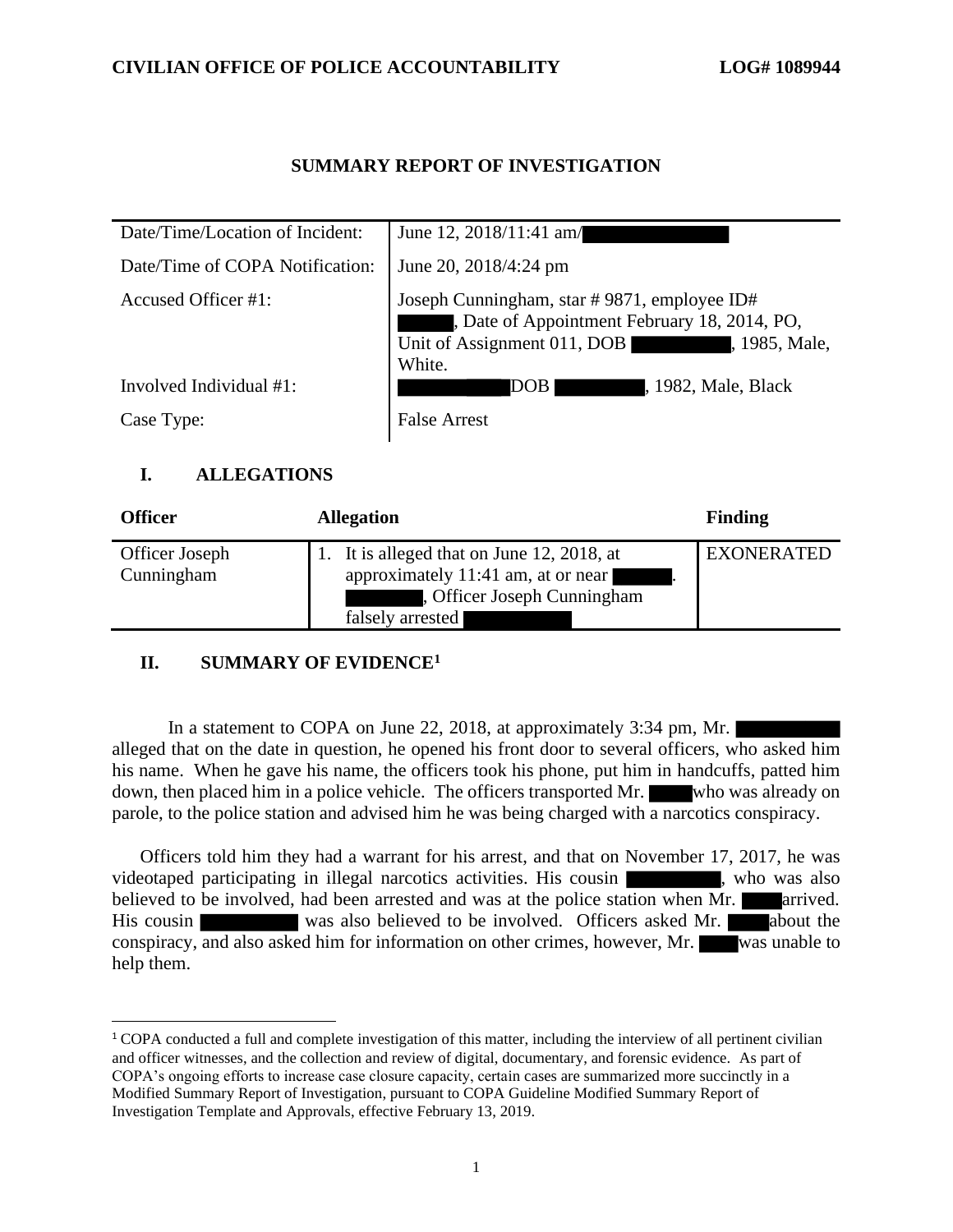#### **CIVILIAN OFFICE OF POLICE ACCOUNTABILITY LOG# 1089944**

Mr. alleged that he was falsely arrested. He claimed he was not the person involved in the conspiracy, and stated he was in Dalton, IL on the date in question.

Officer Cunningham's BWC captured his search of Mr. at his home, after he had already been placed into handcuffs.<sup>2</sup> Mr. was then escorted to a black police vehicle and placed in the back seat. Meanwhile, Officer Cunningham knocked on the front door to the residence and told the woman who answered that Mr. had been arrested on a warrant and that they were taking him to Harrison and Kedzie.

According to police records, Mr. was arrested under warrant #CW005 , issued by Judge on June 11, 2018, and charged under 720 ILCS 570/401, Manufacturing or Delivery of a Controlled Substance.<sup>3</sup> The Original Case Incident Report, #JA51, reported that on November 17, 2017, under RAID# , there was an occurrence that involved Mr. **and eight grams of heroin.**<sup>4</sup> This report also listed inventory numbers for, among other things, pre-recorded funds, a photo line-up, and four ISR reports.<sup>5</sup> Court records, under Case #18CR0 , state that on September 27, 2019, Defendant pleaded guilty to the amended charge of Possession of a Controlled Substance, and was sentenced to two years of probation. 6

# **III. LEGAL STANDARD**

For each Allegation COPA must make one of the following findings:

- 1. Sustained where it is determined the allegation is supported by a preponderance of the evidence;
- 2. Not Sustained where it is determined there is insufficient evidence to prove the allegations by a preponderance of the evidence;
- 3. Unfounded where it is determined by clear and convincing evidence that an allegation is false or not factual; or
- 4. Exonerated where it is determined by clear and convincing evidence that the conduct described in the allegation occurred, but it is lawful and proper.

A **preponderance of evidence** can be described as evidence indicating that it is **more likely than not** that the conduct occurred and violated Department policy. *See Avery v. State Farm Mutual Automobile Insurance Co.*, 216 Ill. 2d 100, 191 (2005), (a proposition is proved by a preponderance of the evidence when it has found to be more probably true than not). If the evidence gathered in an investigation establishes that it is more likely that the misconduct occurred, even if by a narrow margin, then the preponderance of the evidence standard is met.

<sup>2</sup> Att. 22.

<sup>3</sup> Att. 14.

<sup>4</sup> Att. 23.

<sup>5</sup> Att. 24.

<sup>6</sup> Att. 25.